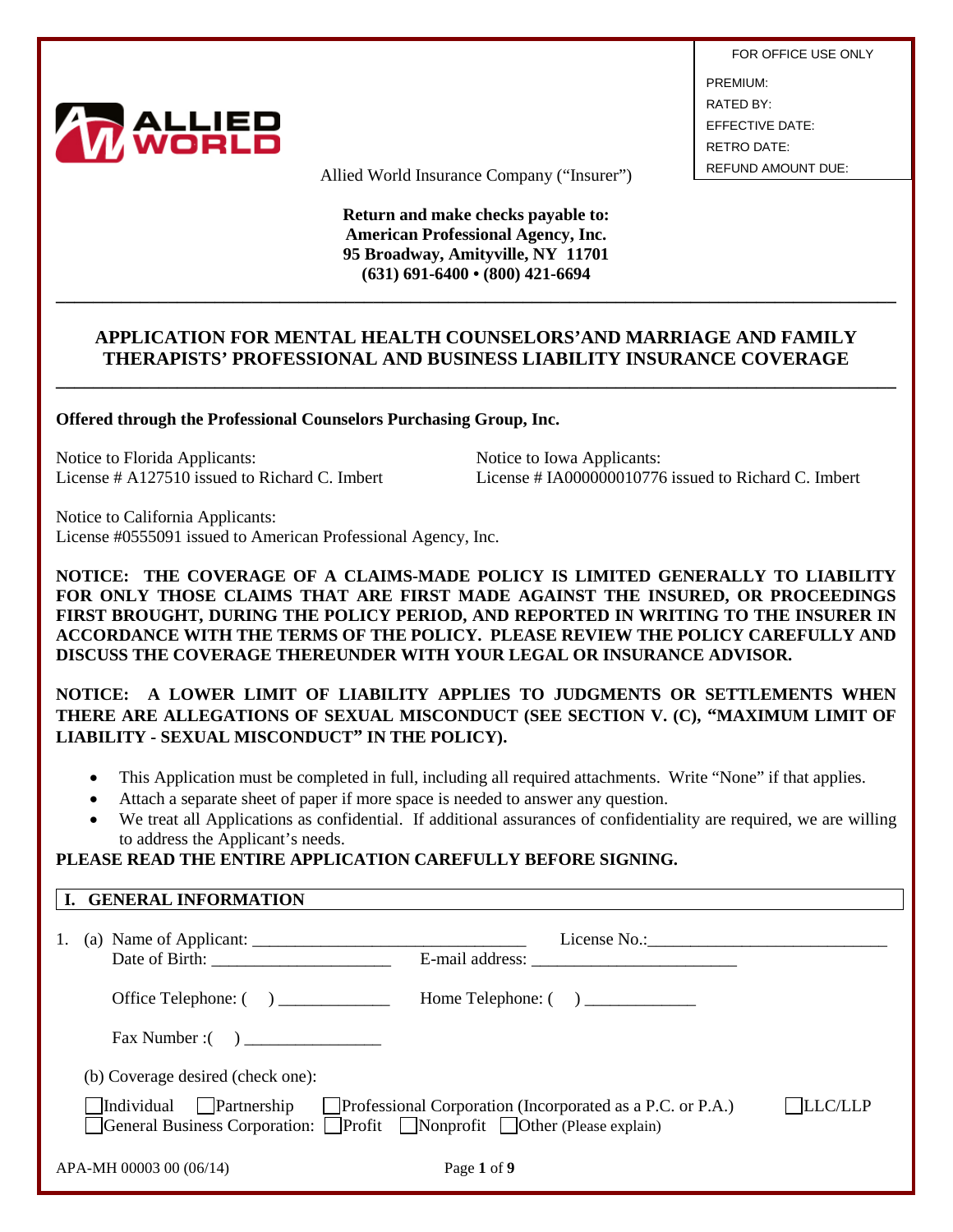(If you are unsure of your corporate status, please check your Articles of Incorporation or other business documents.)

**If you have checked anything other than "Individual" above, the following MUST BE INCLUDED: (1) a copy of articles of incorporation; (2) a letter describing all services provided; (3) any brochures if available; and (4) a listing of owners and/or partners, indicating the percentage of the business owned by each.**

| Mailing Address:<br>2.<br><u> 1980 - John Stein, Amerikaansk politiker († 1908)</u>                                                                                      |                                                                                                                                                                                                            |           |                                                                                                                                                                                                                             |  |  |  |  |  |
|--------------------------------------------------------------------------------------------------------------------------------------------------------------------------|------------------------------------------------------------------------------------------------------------------------------------------------------------------------------------------------------------|-----------|-----------------------------------------------------------------------------------------------------------------------------------------------------------------------------------------------------------------------------|--|--|--|--|--|
| (City)                                                                                                                                                                   | (County)                                                                                                                                                                                                   | (State)   | (Zip code)                                                                                                                                                                                                                  |  |  |  |  |  |
|                                                                                                                                                                          | (a) Policy Limits Requested (check one option):<br>$\left  \frac{$200,000}{600,000} \right $ $\left  \frac{$500,000}{1,000,000} \right $<br>$\left] \$1,000,000/4,000,000 \right] \$ \$1,000,000/5,000,000 |           | $\left  \$1,000,000/1,000,000 \right  \quad \left  \$1,000,000/3,000,000 \right $<br>$\sqrt{$2,000,000/2,000,000}$ $\sqrt{$2,000,000/4,000,000}$                                                                            |  |  |  |  |  |
|                                                                                                                                                                          | aggregate for all claims, which is the most the Insurer is liable for.                                                                                                                                     |           | The first Limit of Liability is applicable to each claim. All claims arising from a wrongful act, or a series<br>of continuous, repeated or related wrongful acts, are treated as one claim. The second limit is the annual |  |  |  |  |  |
|                                                                                                                                                                          | investigations and other proceedings as described in the Policy?                                                                                                                                           |           | (b) Are you interested in obtaining limits higher than \$5,000 for defense expenses related to licensing board<br>$Yes \nightharpoonup No$                                                                                  |  |  |  |  |  |
| If yes, choose the higher limit of liability desired for defense expenses related to licensing board investigations and<br>other proceedings as described in the Policy: |                                                                                                                                                                                                            |           |                                                                                                                                                                                                                             |  |  |  |  |  |
|                                                                                                                                                                          |                                                                                                                                                                                                            |           |                                                                                                                                                                                                                             |  |  |  |  |  |
|                                                                                                                                                                          | \$25,000                                                                                                                                                                                                   | \$50,000  | \$75,000                                                                                                                                                                                                                    |  |  |  |  |  |
|                                                                                                                                                                          | \$100,000                                                                                                                                                                                                  | \$125,000 | \$150,000                                                                                                                                                                                                                   |  |  |  |  |  |
| $Yes \Box No$                                                                                                                                                            |                                                                                                                                                                                                            |           | (c) Have you ever had a request to increase your limits of liability for defense expenses for proceedings declined?                                                                                                         |  |  |  |  |  |
|                                                                                                                                                                          | <b>III. PRACTICE CHARACTERISTICS</b>                                                                                                                                                                       |           |                                                                                                                                                                                                                             |  |  |  |  |  |
|                                                                                                                                                                          | please check the boxes that pertain to all professionals.                                                                                                                                                  |           | (a) Please check the correct box for your rating group. If you are applying for corporate or partnership coverage,                                                                                                          |  |  |  |  |  |
|                                                                                                                                                                          | Group 1- School Counselor                                                                                                                                                                                  |           | Group 5 - Certified Hypnotist                                                                                                                                                                                               |  |  |  |  |  |
|                                                                                                                                                                          | Group 2 - Employed Counselor/Employed                                                                                                                                                                      |           | Group 5 - Sex Counselor                                                                                                                                                                                                     |  |  |  |  |  |
|                                                                                                                                                                          | Marriage and Family Therapist                                                                                                                                                                              |           |                                                                                                                                                                                                                             |  |  |  |  |  |
|                                                                                                                                                                          | Group 3 - B.A. Level-Employed Counselor<br>Group 4 - Clergy & Pastoral Counselor                                                                                                                           |           | Group $7 -$ Psychoanalysts<br>Group 8 - Addiction Counselors                                                                                                                                                                |  |  |  |  |  |
|                                                                                                                                                                          | Group 5 - Self-Employed Counselor                                                                                                                                                                          |           | Group 0 - Self Employed Marriage and Family<br>Therapist                                                                                                                                                                    |  |  |  |  |  |
|                                                                                                                                                                          | practice.                                                                                                                                                                                                  |           | I understand that if I qualify under Groups 1-3, the policy will exclude coverage for private                                                                                                                               |  |  |  |  |  |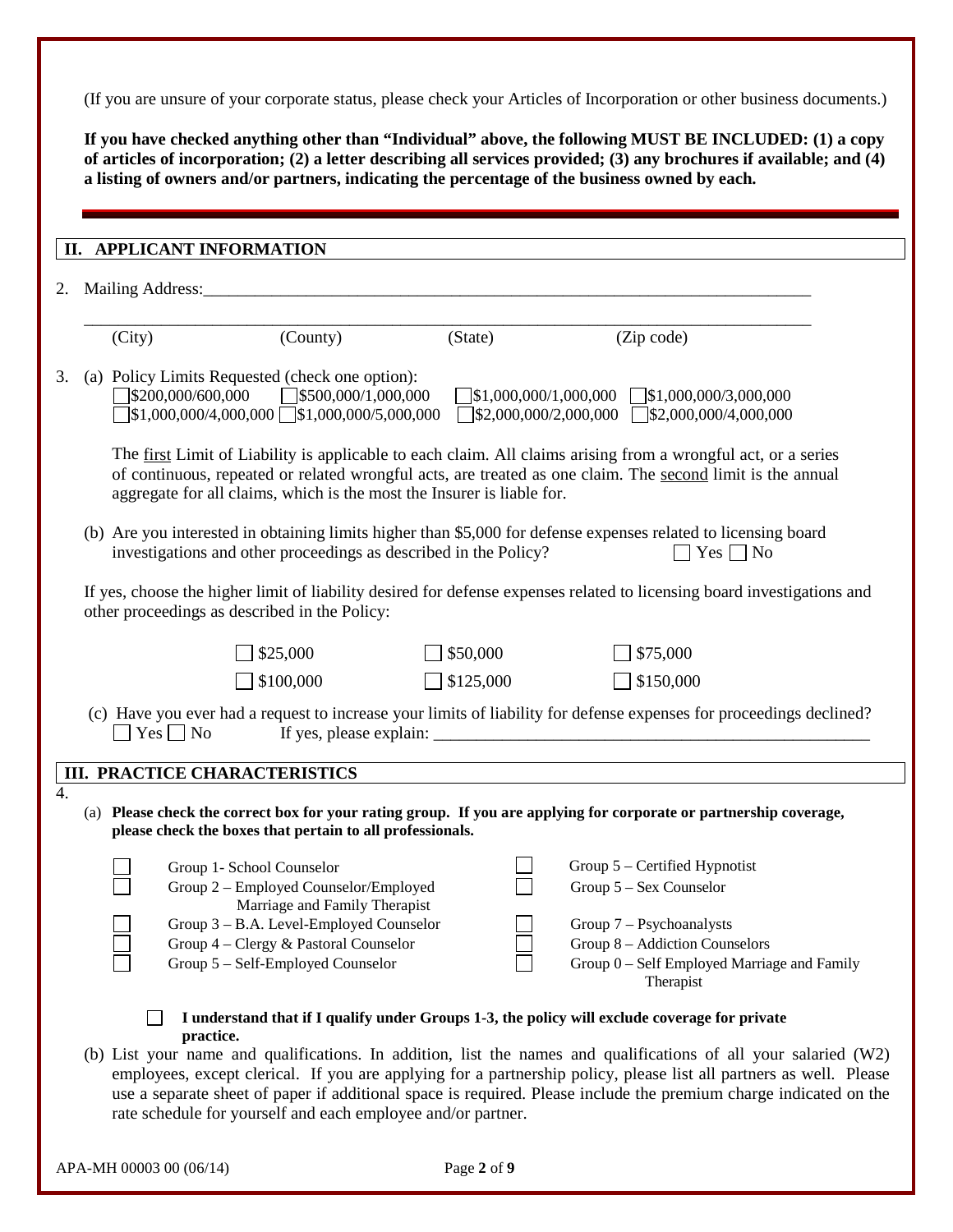|          |                                                                                                                                                                                                                                                                                                                                                                                                                                               | All                 |                    | Date<br>Field of | I practice | *Number                           | License or Certification                                                                                                                                                                                      |                  |                      |                   |
|----------|-----------------------------------------------------------------------------------------------------------------------------------------------------------------------------------------------------------------------------------------------------------------------------------------------------------------------------------------------------------------------------------------------------------------------------------------------|---------------------|--------------------|------------------|------------|-----------------------------------|---------------------------------------------------------------------------------------------------------------------------------------------------------------------------------------------------------------|------------------|----------------------|-------------------|
|          | Name                                                                                                                                                                                                                                                                                                                                                                                                                                          | Degrees<br>You Hold | Degree<br>Received | Study            | as a       | of hours<br>practice<br>each week | <b>First Year</b><br>Licensed/Cert                                                                                                                                                                            | State            | Title                | License<br>Number |
|          |                                                                                                                                                                                                                                                                                                                                                                                                                                               |                     |                    |                  |            |                                   |                                                                                                                                                                                                               |                  |                      |                   |
|          |                                                                                                                                                                                                                                                                                                                                                                                                                                               |                     |                    |                  |            |                                   |                                                                                                                                                                                                               |                  |                      |                   |
|          |                                                                                                                                                                                                                                                                                                                                                                                                                                               |                     |                    |                  |            |                                   |                                                                                                                                                                                                               |                  |                      |                   |
|          |                                                                                                                                                                                                                                                                                                                                                                                                                                               |                     |                    |                  |            |                                   |                                                                                                                                                                                                               |                  |                      |                   |
|          | *You must include all hours you practice (privately and as an employee). If your total number of hours exceed 20, you do not qualify for the part-time rate.                                                                                                                                                                                                                                                                                  |                     |                    |                  |            |                                   |                                                                                                                                                                                                               |                  |                      |                   |
|          | 5. If your highest degree is a BA, or if you are a new graduate or first-time practitioner, the following information must<br>be included with your application and payment for review of acceptability.<br>(a) The name of your supervisor:<br>(b) Supervisor's degree, field of study, license and/or certification:<br>(Supervision must be provided by a professional with a minimum of a Master's Degree in the mental health<br>field.) |                     |                    |                  |            |                                   |                                                                                                                                                                                                               |                  |                      |                   |
|          | 6. Please list the number of your entire employed staff (except clerical) including yourself.<br>Note: Your staff is defined as your direct employees (for whom you file a W-2 form) and their names and<br>credentials must be included with yours under Question 4, to correspond with the number listed here.                                                                                                                              |                     |                    |                  |            |                                   |                                                                                                                                                                                                               |                  |                      |                   |
|          |                                                                                                                                                                                                                                                                                                                                                                                                                                               |                     |                    |                  |            |                                   |                                                                                                                                                                                                               |                  |                      |                   |
|          | Is the applicant a member in good standing of any professional association?<br>(a) If so, state the organization and type of membership.<br>(i.e. Regular, Clinical, Associate, Student, etc.):                                                                                                                                                                                                                                               |                     |                    |                  |            |                                   |                                                                                                                                                                                                               |                  | $Yes \mid \text{No}$ |                   |
|          | Are you engaged in self-employment, paid consultation (1099 form), private practice or volunteer work?                                                                                                                                                                                                                                                                                                                                        |                     |                    |                  |            |                                   |                                                                                                                                                                                                               | Yes              |                      | N <sub>0</sub>    |
|          | 9. Are you employed (a W-2 form employee)?<br>If yes, on a full-time or part-time (20 hours or less) basis? $\Box$ Full-Time<br>If yes, please complete the information below.                                                                                                                                                                                                                                                                |                     |                    |                  |            |                                   |                                                                                                                                                                                                               | Yes<br>Part-Time |                      | N <sub>o</sub>    |
| 7.<br>8. | (b) Address of your employer:                                                                                                                                                                                                                                                                                                                                                                                                                 |                     |                    |                  |            |                                   |                                                                                                                                                                                                               |                  |                      |                   |
|          | If you are both self-employed and a W-2 employee, and wish to apply for part-time self-employed coverage, a<br>separate statement indicating that you are fully insured by your employer at your W-2 employment must be<br>submitted.                                                                                                                                                                                                         |                     |                    |                  |            |                                   |                                                                                                                                                                                                               |                  |                      |                   |
|          | course and scope of my employment.                                                                                                                                                                                                                                                                                                                                                                                                            |                     |                    |                  |            |                                   | I understand that if I apply and qualify for the exclusively employed rate, the policy will exclude<br>coverage for private practice, self-employment, consulting, volunteering or social work outside of the |                  |                      |                   |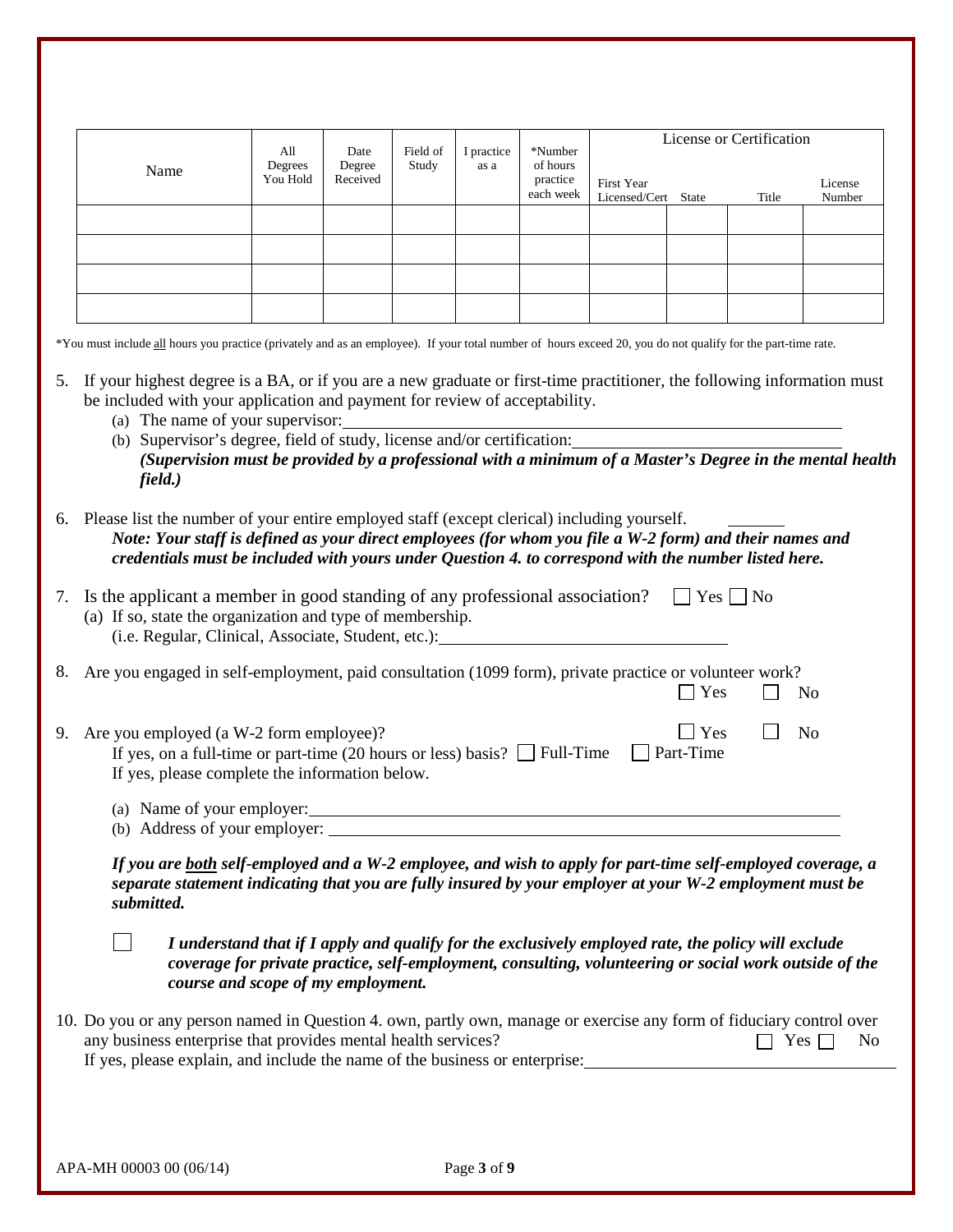11. (a) Does the Applicant use any Independent Contractors or Consultants (1099 form) whose services are in the mental health field and who you do billing for, share fees with or in any way derive income from the relationship?  $\Box$  Yes  $\Box$  No

(b) If yes, please list the name and professional credentials of each one.

All Independent Contractors or Consultants (1099 form) must be listed and premium shown on the rate schedule included. **You will be covered for their acts subject to the terms of the policy, but the independent contractors or consultants listed will not be insureds under the policy.**

|                                                                                                                                                                          | Name of Independent                                                                                                                                                                |                                                |                                                                    |                                                                                                                                                                                                                                  |                            | License or Certification |                                            |  |  |
|--------------------------------------------------------------------------------------------------------------------------------------------------------------------------|------------------------------------------------------------------------------------------------------------------------------------------------------------------------------------|------------------------------------------------|--------------------------------------------------------------------|----------------------------------------------------------------------------------------------------------------------------------------------------------------------------------------------------------------------------------|----------------------------|--------------------------|--------------------------------------------|--|--|
|                                                                                                                                                                          | <b>Contractor or Consultant</b>                                                                                                                                                    |                                                | Degree                                                             | Field of Study                                                                                                                                                                                                                   | <b>State</b>               |                          | Title                                      |  |  |
|                                                                                                                                                                          |                                                                                                                                                                                    |                                                |                                                                    |                                                                                                                                                                                                                                  |                            |                          |                                            |  |  |
|                                                                                                                                                                          |                                                                                                                                                                                    |                                                |                                                                    |                                                                                                                                                                                                                                  |                            |                          |                                            |  |  |
|                                                                                                                                                                          |                                                                                                                                                                                    |                                                |                                                                    |                                                                                                                                                                                                                                  |                            |                          |                                            |  |  |
|                                                                                                                                                                          |                                                                                                                                                                                    |                                                |                                                                    |                                                                                                                                                                                                                                  |                            |                          |                                            |  |  |
|                                                                                                                                                                          |                                                                                                                                                                                    |                                                |                                                                    | If additional space is required, please use a separate sheet of paper to submit a complete listing.                                                                                                                              |                            |                          |                                            |  |  |
| 12. Has any person or entity, based on a contractual obligation, requested that they be added to your policy as an<br><b>Additional Insured?</b><br>$\Box$ Yes $\Box$ No |                                                                                                                                                                                    |                                                |                                                                    |                                                                                                                                                                                                                                  |                            |                          |                                            |  |  |
|                                                                                                                                                                          |                                                                                                                                                                                    |                                                |                                                                    |                                                                                                                                                                                                                                  |                            |                          |                                            |  |  |
|                                                                                                                                                                          |                                                                                                                                                                                    |                                                |                                                                    |                                                                                                                                                                                                                                  |                            |                          |                                            |  |  |
|                                                                                                                                                                          | (c) The Additional Insured is my:<br>$\Box$ Employer<br>Landlord<br>Professional Corporation<br>□ Other (Specify): <u>● ○</u>                                                      |                                                |                                                                    |                                                                                                                                                                                                                                  |                            |                          |                                            |  |  |
|                                                                                                                                                                          | (d) The Additional Insured gives me the following form to file with the IRS:<br>$\nabla$ W-2 form                                                                                  |                                                |                                                                    |                                                                                                                                                                                                                                  |                            |                          |                                            |  |  |
|                                                                                                                                                                          |                                                                                                                                                                                    |                                                |                                                                    | (e) Describe the relationship between you and the Proposed Additional Insured:                                                                                                                                                   |                            |                          |                                            |  |  |
|                                                                                                                                                                          | (f) Are you requesting that the person or entity named in $12(a)$ above be added as an Additional Insured in order to<br>fulfill a contractual obligation?<br>$\Box$ Yes $\Box$ No |                                                |                                                                    |                                                                                                                                                                                                                                  |                            |                          |                                            |  |  |
|                                                                                                                                                                          |                                                                                                                                                                                    |                                                |                                                                    |                                                                                                                                                                                                                                  |                            |                          |                                            |  |  |
|                                                                                                                                                                          | IV. PRIOR COVERAGE HISTORY                                                                                                                                                         |                                                |                                                                    |                                                                                                                                                                                                                                  |                            |                          |                                            |  |  |
|                                                                                                                                                                          |                                                                                                                                                                                    |                                                | Liability Insurance, using a separate piece of paper if necessary. | 13. Please provide the following information for each person listed in Question 4. that has had prior Professional<br>If there is no insurance currently in force for any person listed in Question 4, please check here. $\Box$ |                            |                          |                                            |  |  |
|                                                                                                                                                                          |                                                                                                                                                                                    | <b>Effective Date</b><br>- Termination<br>Date | <b>Carrier Name</b>                                                |                                                                                                                                                                                                                                  | Limits<br><b>Retention</b> | Premium                  | <b>Retro Date</b><br>(Prior Acts)<br>Date) |  |  |
|                                                                                                                                                                          | <b>Current</b><br>Carrier                                                                                                                                                          |                                                |                                                                    | \$                                                                                                                                                                                                                               | \$                         | \$                       |                                            |  |  |
|                                                                                                                                                                          | <b>Prior Carrier</b>                                                                                                                                                               |                                                |                                                                    | \$                                                                                                                                                                                                                               | \$                         | \$                       |                                            |  |  |
|                                                                                                                                                                          | <b>Prior Carrier</b>                                                                                                                                                               |                                                |                                                                    | \$                                                                                                                                                                                                                               | \$                         | \$                       |                                            |  |  |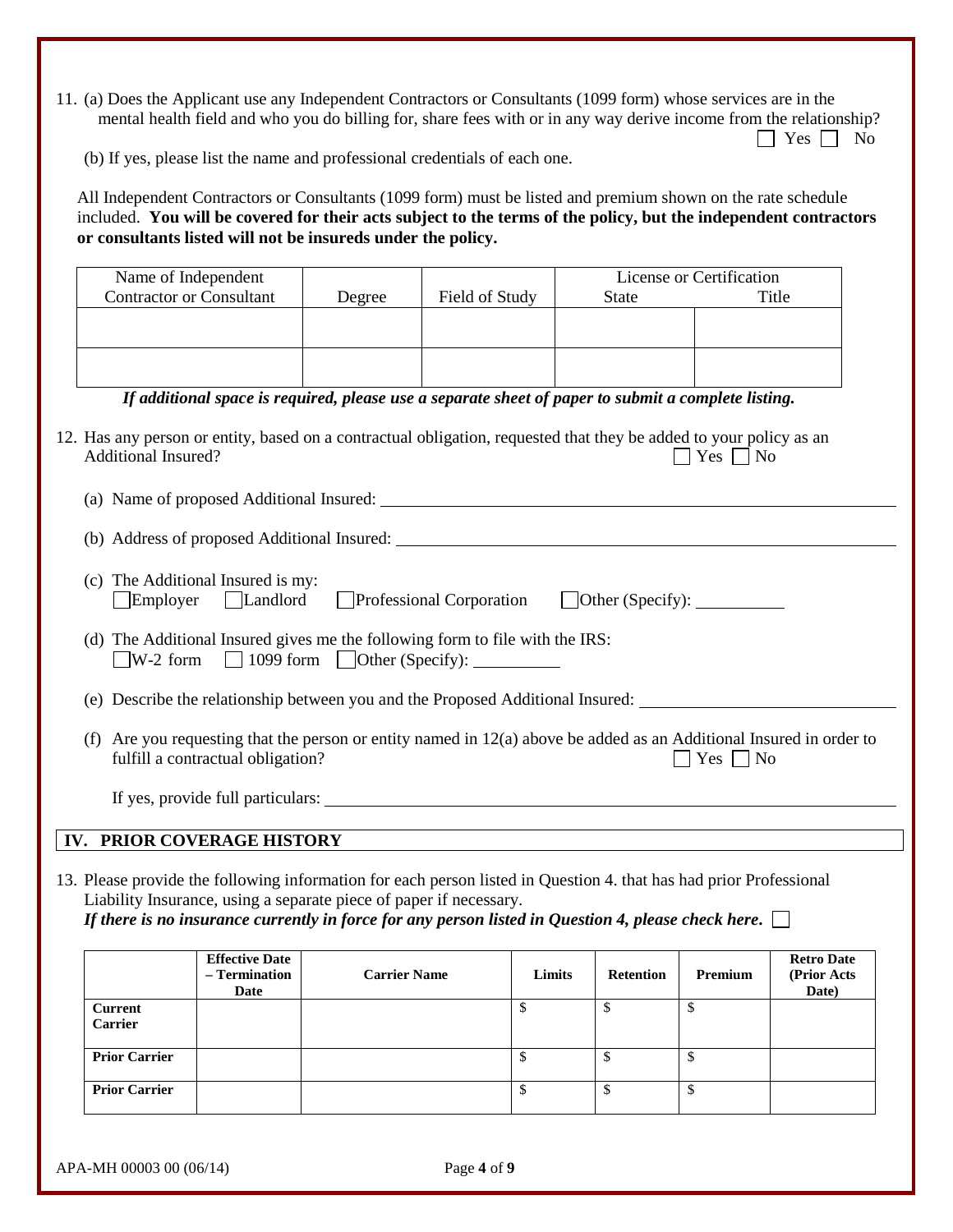| (a) Number of years continuously insured with present and prior carriers: ______                                                                                                                                                                                                                                                                                                                                              |                        |
|-------------------------------------------------------------------------------------------------------------------------------------------------------------------------------------------------------------------------------------------------------------------------------------------------------------------------------------------------------------------------------------------------------------------------------|------------------------|
| (b) Type of policy: $\Box$ Occurrence $\Box$ Claims-Made                                                                                                                                                                                                                                                                                                                                                                      |                        |
| (c) If prior professional liability insurance was on a Claims-Made basis, please check the appropriate box below:                                                                                                                                                                                                                                                                                                             |                        |
| (i) The Extended Reporting Period Endorsement has been purchased on my prior policy.                                                                                                                                                                                                                                                                                                                                          | $ $ Yes $ $ No         |
| (ii) Prior Acts Coverage is requested on my new Claims-Made policy.                                                                                                                                                                                                                                                                                                                                                           | $\vert$ Yes $\vert$ No |
| If yes, please indicate Retroactive Date desired: __/ __/ ___                                                                                                                                                                                                                                                                                                                                                                 |                        |
| Please attach a copy of the most recent policy Declarations Page for each person listed in Question 4, if you are<br>requesting prior acts coverage.                                                                                                                                                                                                                                                                          |                        |
| (d) If you answered "No" to both Questions $13.(c)(i)$ and $13.(c)(ii)$ , please review the statement and check the box<br>below:                                                                                                                                                                                                                                                                                             |                        |
| I understand that I elected not to purchase the Extended Reporting Period Endorsement on my prior Claims-<br>Made policy, and I also have elected not to purchase the Prior Acts Coverage on my new Claims-Made policy.<br>I understand that I will be uninsured for the period in which my prior Claims-Made policy existed.<br>Furthermore, I understand that because of this there will be a gap in my insurance coverage. |                        |
| V. REPRESENTATIONS                                                                                                                                                                                                                                                                                                                                                                                                            |                        |
| 14. After inquiry* of each individual listed in Question 4:<br>* "After inquiry" means that the Applicant has inquired of each person as to whether he/she has information pertinent<br>to this question.                                                                                                                                                                                                                     |                        |

If you answer "Yes" to any question below, please include all documents pertinent to the situation you are describing.

| (a) Has any person named in Question 4, including yourself, ever been convicted of a crime in any state or country? |  |                      |
|---------------------------------------------------------------------------------------------------------------------|--|----------------------|
|                                                                                                                     |  | $\Box$ Yes $\Box$ No |

\_\_\_\_\_\_\_\_\_\_\_\_\_\_\_\_\_\_\_\_\_\_\_\_\_\_\_\_\_\_\_\_\_\_\_\_\_\_\_\_\_\_\_\_\_\_\_\_\_\_\_\_\_\_\_\_\_\_\_\_\_\_\_\_\_\_\_\_\_\_\_\_\_\_\_\_\_\_\_\_\_\_\_\_\_\_\_\_\_\_\_\_\_

\_\_\_\_\_\_\_\_\_\_\_\_\_\_\_\_\_\_\_\_\_\_\_\_\_\_\_\_\_\_\_\_\_\_\_\_\_\_\_\_\_\_\_\_\_\_\_\_\_\_\_\_\_\_\_\_\_\_\_\_\_\_\_\_\_\_\_\_\_\_\_\_\_\_\_\_\_\_\_\_\_\_\_\_\_\_\_\_\_\_\_\_\_

If yes, please give full particulars in order for your Application to be considered. \_\_\_\_\_\_\_\_\_\_\_\_\_\_\_\_\_\_\_\_\_\_\_\_\_

(b) Has any person named in Question 4, including yourself, ever had any licensing board or professional ethics body require the surrender of a license or found any such person or you guilty of a violation of ethics codes, professional misconduct, unprofessional conduct, incompetence or negligence in any state or country?  $\Box$  Yes  $\Box$  No

If yes, please give full particulars and provide copies of charges, correspondence and any findings in order for your Application to be considered.

\_\_\_\_\_\_\_\_\_\_\_\_\_\_\_\_\_\_\_\_\_\_\_\_\_\_\_\_\_\_\_\_\_\_\_\_\_\_\_\_\_\_\_\_\_\_\_\_\_\_\_\_\_\_\_\_\_\_\_\_\_\_\_\_\_\_\_\_\_\_\_\_\_\_\_\_\_\_\_\_\_\_\_\_\_\_\_\_\_\_\_\_\_

\_\_\_\_\_\_\_\_\_\_\_\_\_\_\_\_\_\_\_\_\_\_\_\_\_\_\_\_\_\_\_\_\_\_\_\_\_\_\_\_\_\_\_\_\_\_\_\_\_\_\_\_\_\_\_\_\_\_\_\_\_\_\_\_\_\_\_\_\_\_\_\_\_\_\_\_\_\_\_\_\_\_\_\_\_\_\_\_\_\_\_\_\_

(c) Are there any complaints, charges or investigations pending against any person named in Question 4, including yourself, by a licensing board or professional ethics body for violation of ethics codes, professional misconduct, unprofessional conduct, incompetence or negligence in any state or country?  $\Box$  Yes  $\Box$  No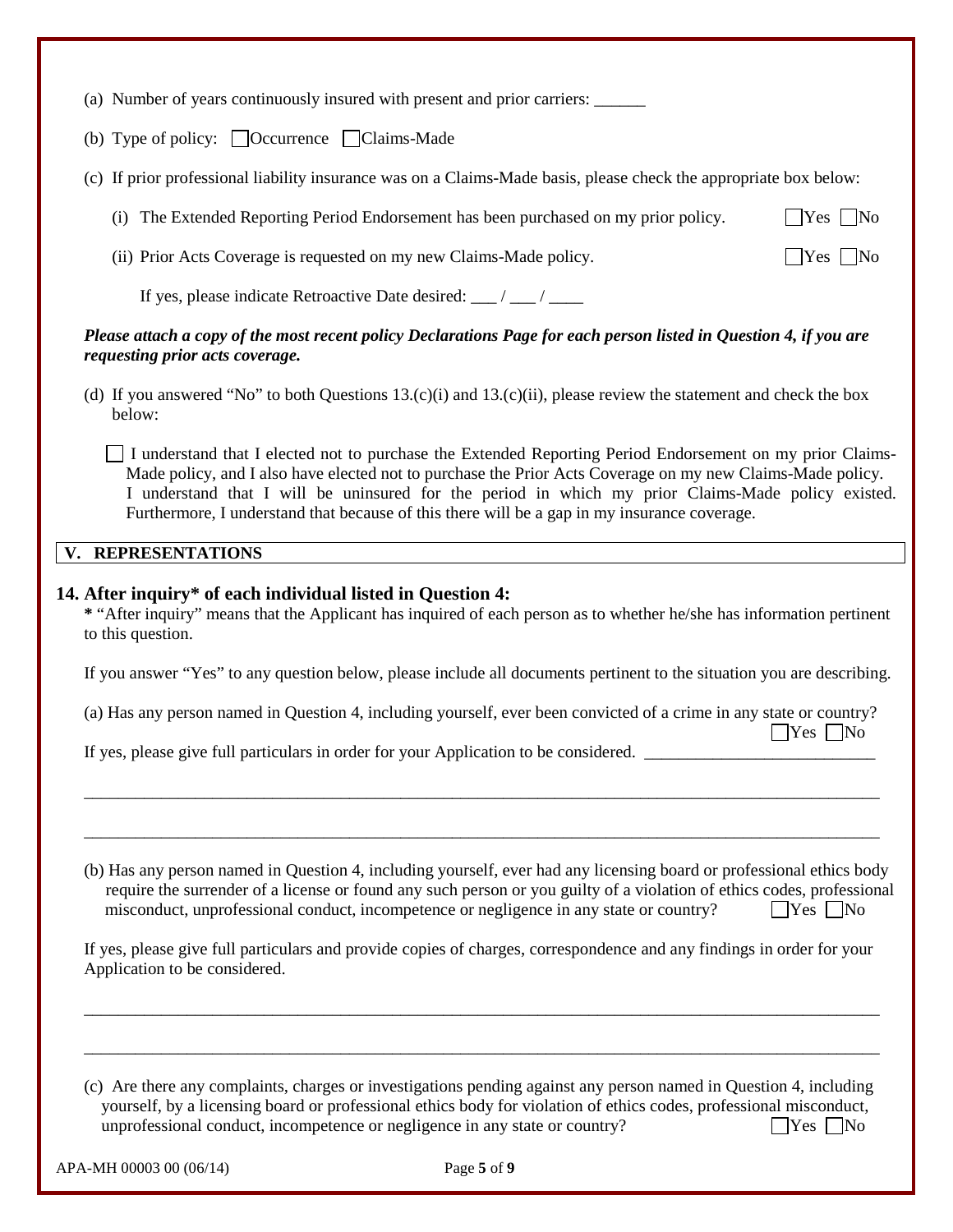If yes, please give full particulars and copies of charges, correspondence and any findings in order for your Application to be considered.

#### **NOTE: MISSOURI APPLICANTS DO NOT RESPOND TO QUESTION 14.(d)**

(d) Has any person named in Question 4, including yourself, ever had any insurance company or Lloyd's decline, cancel, refuse to renew, or accept only on special terms any professional liability insurance?  $\Box$  Yes  $\Box$  No

\_\_\_\_\_\_\_\_\_\_\_\_\_\_\_\_\_\_\_\_\_\_\_\_\_\_\_\_\_\_\_\_\_\_\_\_\_\_\_\_\_\_\_\_\_\_\_\_\_\_\_\_\_\_\_\_\_\_\_\_\_\_\_\_\_\_\_\_\_\_\_\_\_\_\_\_\_\_\_\_\_\_\_\_\_\_\_\_\_\_

\_\_\_\_\_\_\_\_\_\_\_\_\_\_\_\_\_\_\_\_\_\_\_\_\_\_\_\_\_\_\_\_\_\_\_\_\_\_\_\_\_\_\_\_\_\_\_\_\_\_\_\_\_\_\_\_\_\_\_\_\_\_\_\_\_\_\_\_\_\_\_\_\_\_\_\_\_\_\_\_\_\_\_\_\_\_\_\_\_\_

\_\_\_\_\_\_\_\_\_\_\_\_\_\_\_\_\_\_\_\_\_\_\_\_\_\_\_\_\_\_\_\_\_\_\_\_\_\_\_\_\_\_\_\_\_\_\_\_\_\_\_\_\_\_\_\_\_\_\_\_\_\_\_\_\_\_\_\_\_\_\_\_\_\_\_\_\_\_\_\_\_\_\_\_\_\_\_\_\_\_\_\_\_\_

\_\_\_\_\_\_\_\_\_\_\_\_\_\_\_\_\_\_\_\_\_\_\_\_\_\_\_\_\_\_\_\_\_\_\_\_\_\_\_\_\_\_\_\_\_\_\_\_\_\_\_\_\_\_\_\_\_\_\_\_\_\_\_\_\_\_\_\_\_\_\_\_\_\_\_\_\_\_\_\_\_\_\_\_\_\_\_\_\_\_\_\_\_\_

If yes, please give full particulars in order for your Application to be considered.

(e) Has any professional liability claim or suit ever been made against any person named in Question 4, including yourself, their predecessors in business or against any past or present partner(s)?  $\bigcap$  Yes  $\bigcap$  No

If yes, please give full particulars and copies of any summons and complaints, pertinent correspondence and outcome, if any, in order for your Application to be considered.

\_\_\_\_\_\_\_\_\_\_\_\_\_\_\_\_\_\_\_\_\_\_\_\_\_\_\_\_\_\_\_\_\_\_\_\_\_\_\_\_\_\_\_\_\_\_\_\_\_\_\_\_\_\_\_\_\_\_\_\_\_\_\_\_\_\_\_\_\_\_\_\_\_\_\_\_\_\_\_\_\_\_\_\_\_\_\_\_\_\_

\_\_\_\_\_\_\_\_\_\_\_\_\_\_\_\_\_\_\_\_\_\_\_\_\_\_\_\_\_\_\_\_\_\_\_\_\_\_\_\_\_\_\_\_\_\_\_\_\_\_\_\_\_\_\_\_\_\_\_\_\_\_\_\_\_\_\_\_\_\_\_\_\_\_\_\_\_\_\_\_\_\_\_\_\_\_\_\_\_\_

(f) Are there any circumstances, including any loss of private or confidential information, of which any person named in Question 4, including yourself, is aware of that may result in any professional liability claim or suit being made against any person named in Question 4, including yourself, their predecessors in business or against any past or present partner(s)?  $\Box$  Yes  $\Box$  No

If yes, please give full particulars in order for your Application to be considered.

(g) Is any person named in Question 4, including yourself, engaged in or ever been engaged in any sexual misconduct\* with any of your current or former patients or any current or former patient's spouse or any person with a direct relationship to the current or former patient (for example a guardian, blood relative of the patient or spouse or any person sharing the patient's domicile)?  $\Box$  Yes  $\Box$  Yes  $\Box$  No

\_\_\_\_\_\_\_\_\_\_\_\_\_\_\_\_\_\_\_\_\_\_\_\_\_\_\_\_\_\_\_\_\_\_\_\_\_\_\_\_\_\_\_\_\_\_\_\_\_\_\_\_\_\_\_\_\_\_\_\_\_\_\_\_\_\_\_\_\_\_\_\_\_\_\_\_\_\_\_\_\_\_\_\_\_\_\_\_\_\_\_

\_\_\_\_\_\_\_\_\_\_\_\_\_\_\_\_\_\_\_\_\_\_\_\_\_\_\_\_\_\_\_\_\_\_\_\_\_\_\_\_\_\_\_\_\_\_\_\_\_\_\_\_\_\_\_\_\_\_\_\_\_\_\_\_\_\_\_\_\_\_\_\_\_\_\_\_\_\_\_\_\_\_\_\_\_\_\_\_\_\_\_

*(\*"Sexual misconduct" means any actual or alleged erotic physical contact or attempt, threat or proposal thereof.)* 

If yes, please give full particulars in order for your Application to be considered.

(h) Are you now being or have you ever been, treated for a serious health problem that did or can impair your ability to treat clients?  $\Box$  Yes  $\Box$  No

\_\_\_\_\_\_\_\_\_\_\_\_\_\_\_\_\_\_\_\_\_\_\_\_\_\_\_\_\_\_\_\_\_\_\_\_\_\_\_\_\_\_\_\_\_\_\_\_\_\_\_\_\_\_\_\_\_\_\_\_\_\_\_\_\_\_\_\_\_\_\_\_\_\_\_\_\_\_\_\_\_\_\_\_\_\_\_\_\_\_\_

\_\_\_\_\_\_\_\_\_\_\_\_\_\_\_\_\_\_\_\_\_\_\_\_\_\_\_\_\_\_\_\_\_\_\_\_\_\_\_\_\_\_\_\_\_\_\_\_\_\_\_\_\_\_\_\_\_\_\_\_\_\_\_\_\_\_\_\_\_\_\_\_\_\_\_\_\_\_\_\_\_\_\_\_\_\_\_\_\_\_\_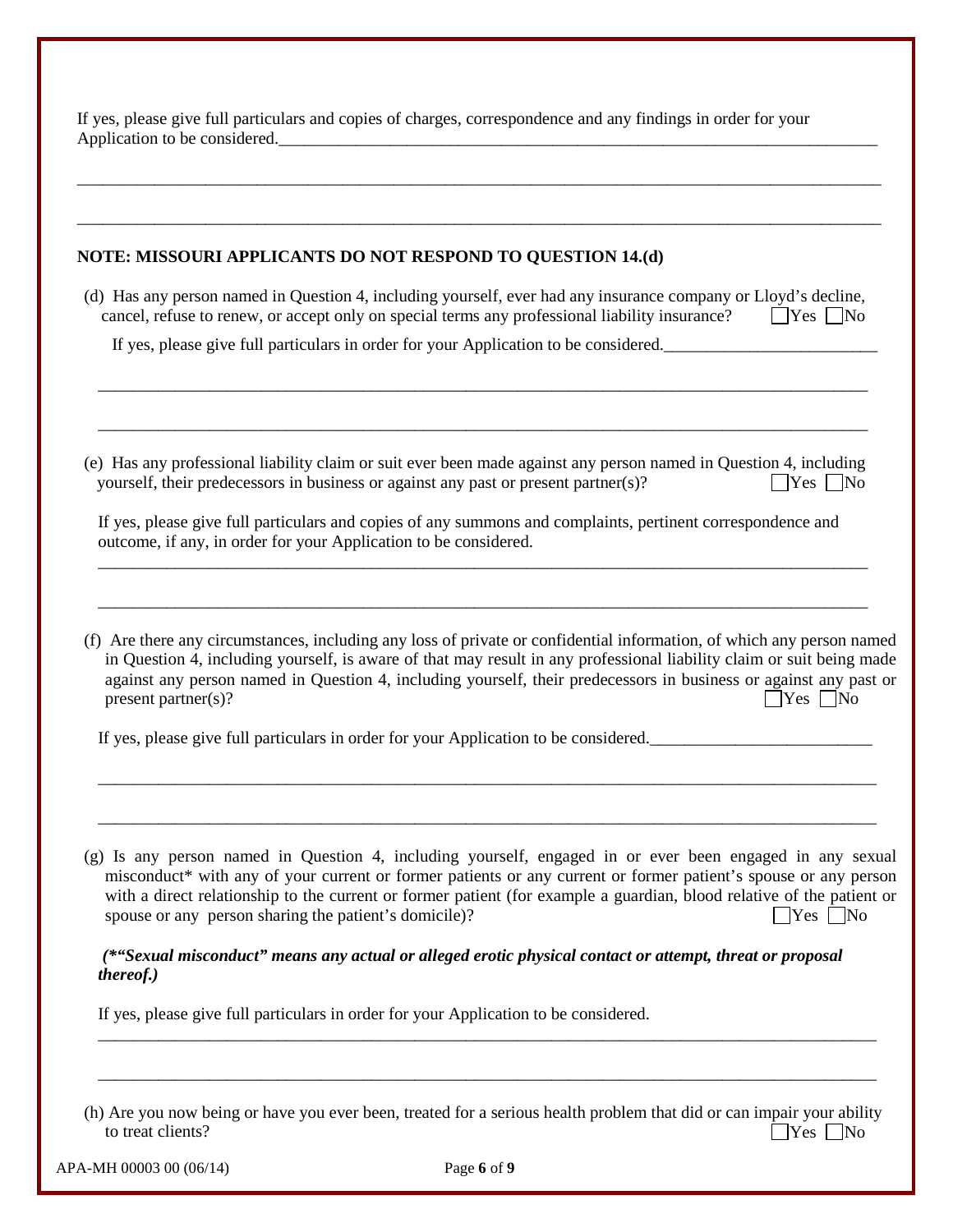If yes, please give full particulars in order for your Application to be considered.

## **VI. NOTICES TO APPLICANT & FRAUD WARNINGS**

The undersigned, as authorized agent of all individuals and entities proposed for this insurance, represents that, to the best of his/her knowledge and belief, after diligent inquiry, the statements in this Application and any attachments or information submitted to or obtained by the Insurer in connection with this Application (together referred to as the "Application") are true and complete.

\_\_\_\_\_\_\_\_\_\_\_\_\_\_\_\_\_\_\_\_\_\_\_\_\_\_\_\_\_\_\_\_\_\_\_\_\_\_\_\_\_\_\_\_\_\_\_\_\_\_\_\_\_\_\_\_\_\_\_\_\_\_\_\_\_\_\_\_\_\_\_\_\_\_\_\_\_\_\_\_\_\_\_\_\_\_\_\_\_\_\_

\_\_\_\_\_\_\_\_\_\_\_\_\_\_\_\_\_\_\_\_\_\_\_\_\_\_\_\_\_\_\_\_\_\_\_\_\_\_\_\_\_\_\_\_\_\_\_\_\_\_\_\_\_\_\_\_\_\_\_\_\_\_\_\_\_\_\_\_\_\_\_\_\_\_\_\_\_\_\_\_\_\_\_\_\_\_\_\_\_\_\_

The information in this Application is material to the risk accepted by the Insurer. If a policy is issued it will be in reliance by the Insurer upon the Application, and the Application will be the basis of the contract. The Application is on file with the Insurer, and shall be deemed to be attached to, and made a part of, and incorporated into the Policy, if issued.

The Insurer is authorized to make any inquiry in connection with this Application. The Insurer's acceptance of this Application or the making of any subsequent inquiry does not bind the Applicant or the Insurer to complete the insurance or issue a policy.

If the information in this Application materially changes prior to the effective date of the Policy, the Applicant will immediately notify the Insurer, and the Insurer may modify or withdraw any quotation or agreement to bind insurance.

**NOTICE TO ALABAMA APPLICANTS: "**ANY PERSON WHO KNOWINGLY PRESENTS A FALSE OR FRAUDULENT CLAIM FOR PAYMENT OF A LOSS OR BENEFIT, OR KNOWINGLY PRESENTS FALSE INFORMATION IN AN APPLICATION FOR INSURANCE IS GUILTY OF A CRIME AND MAY BE SUBJECT TO RESTITUTION FINES OR CONFINEMENT IN PRISON, OR ANY COMBINATION THEREOF."

**NOTICE TO ARKANSAS APPLICANTS: "**ANY PERSON WHO KNOWINGLY PRESENTS A FALSE OR FRAUDULENT CLAIM FOR PAYMENT OF A LOSS OR BENEFIT, OR KNOWINGLY PRESENTS FALSE INFORMATION IN AN APPLICATION FOR INSURANCE IS GUILTY OF A CRIME AND MAY BE SUBJECT TO FINES AND CONFINEMENT IN PRISON."

**NOTICE TO COLORADO APPLICANTS**: "IT IS UNLAWFUL TO KNOWINGLY PROVIDE FALSE, INCOMPLETE, OR MISLEADING FACTS OR INFORMATION TO AN INSURANCE COMPANY FOR THE PURPOSE OF DEFRAUDING OR ATTEMPTING TO DEFRAUD THE COMPANY. PENALTIES MAY INCLUDE IMPRISONMENT, FINES, DENIAL OF INSURANCE AND CIVIL DAMAGES. ANY INSURANCE COMPANY OR AGENT OF AN INSURANCE COMPANY WHO KNOWINGLY PROVIDES FALSE, INCOMPLETE, OR MISLEADING FACTS OR INFORMATION TO A POLICYHOLDER OR CLAIMANT FOR THE PURPOSE OF DEFRAUDING OR ATTEMPTING TO DEFRAUD THE POLICYHOLDER OR CLAIMANT WITH REGARD TO A SETTLEMENT OR AWARD PAYABLE FROM INSURANCE PROCEEDS SHALL BE REPORTED TO THE COLORADO DIVISION OF INSURANCE WITHIN THE DEPARTMENT OF REGULATORY AGENCIES."

**NOTICE TO DISTRICT OF COLUMBIA APPLICANTS:** "WARNING: IT IS A CRIME TO PROVIDE FALSE OR MISLEADING INFORMATION TO AN INSURER FOR THE PURPOSE OF DEFRAUDING THE INSURER OR ANY OTHER PERSON. PENALTIES INCLUDE IMPRISONMENT AND/OR FINES. IN ADDITION, AN INSURER MAY DENY INSURANCE BENEFITS IF FALSE INFORMATION MATERIALLY RELATED TO A CLAIM WAS PROVIDED BY THE APPLICANT."

**NOTICE TO FLORIDA APPLICANTS**: "ANY PERSON WHO KNOWINGLY AND WITH INTENT TO INJURE, DEFRAUD, OR DECEIVE ANY INSURER FILES A STATEMENT OF CLAIM OR AN APPLICATION CONTAINING ANY FALSE, INCOMPLETE OR MISLEADING INFORMATION IS GUILTY OF A FELONY OF THE THIRD DEGREE."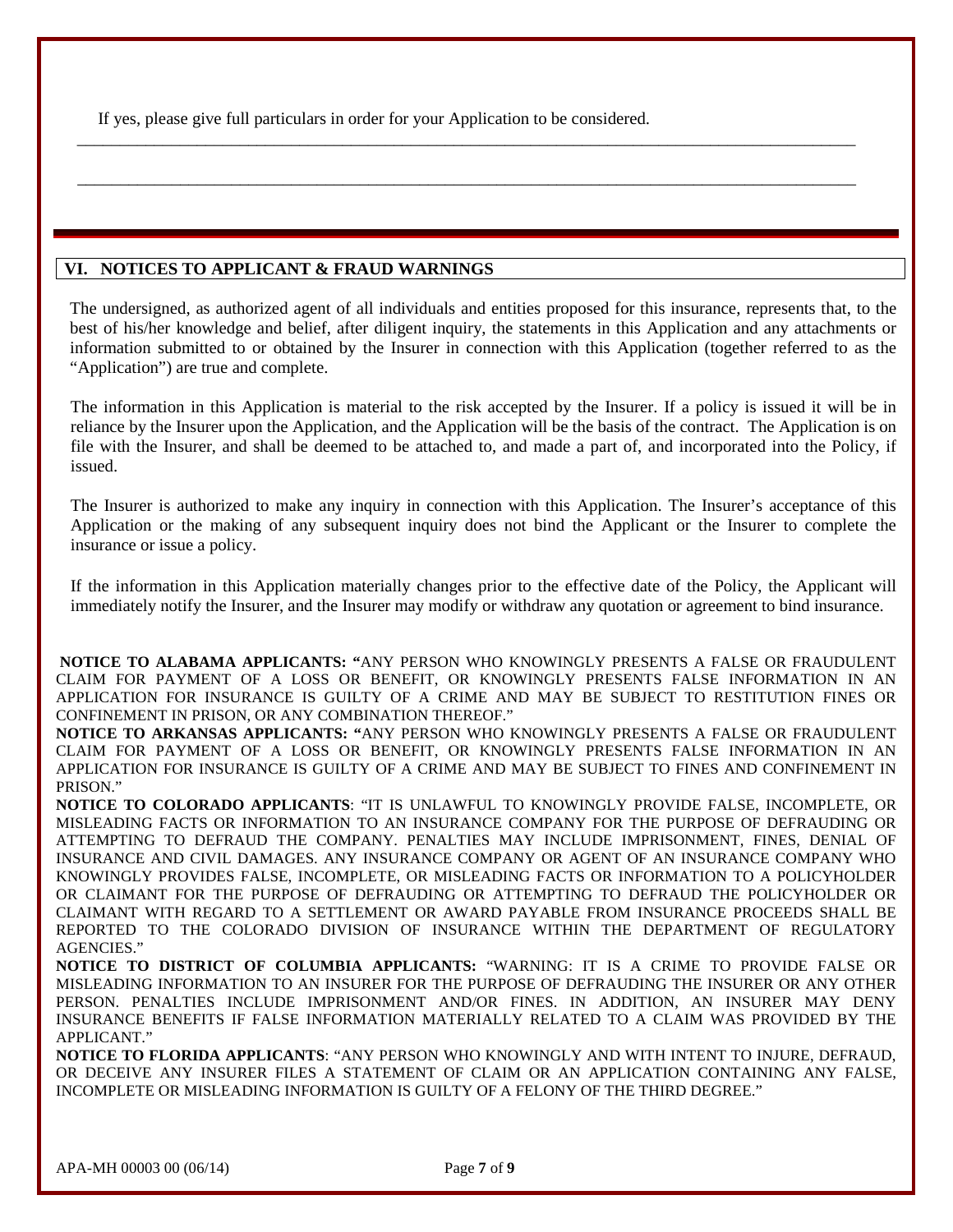**NOTICE TO HAWAII APPLICANTS:** "FOR YOUR PROTECTION, HAWAII LAW REQUIRES YOU TO BE INFORMED THAT PRESENTING A FRAUDULENT CLAIM FOR PAYMENT OF A LOSS OF BENEFIT IS A CRIME PUNISHABLE BY FINES OR IMPRISONMENT, OR BOTH."

**NOTICE TO KENTUCKY APPLICANTS:** "ANY PERSON WHO KNOWINGLY AND WITH INTENT TO DEFRAUD ANY INSURANCE COMPANY OR OTHER PERSON FILES AN APPLICATION FOR INSURANCE CONTAINING ANY MATERIALLY FALSE INFORMATION OR CONCEALS, FOR THE PURPOSE OF MISLEADING, INFORMATION CONCERNING ANY FACT MATERIAL THERETO COMMITS A FRAUDULENT INSURANCE ACT, WHICH IS A CRIME."

**NOTICE TO LOUISIANA APPLICANTS: "**ANY PERSON WHO KNOWINGLY PRESENTS A FALSE OR FRAUDULENT CLAIM FOR PAYMENT OF A LOSS OR BENEFIT OR KNOWINGLY PRESENTS FALSE INFORMATION IN AN APPLICATION FOR INSURANCE IS GUILTY OF A CRIME AND MAY BE SUBJECT TO FINES AND CONFINEMENT IN PRISON."

**NOTICE TO MAINE APPLICANTS:** "IT IS A CRIME TO KNOWINGLY PROVIDE FALSE, INCOMPLETE OR MISLEADING INFORMATION TO AN INSURANCE COMPANY FOR THE PURPOSE OF DEFRAUDING THE COMPANY. PENALTIES MAY INCLUDE IMPRISONMENT, FINES OR A DENIAL OF INSURANCE BENEFITS."

**NOTICE TO MARYLAND APPLICANTS:** "ANY PERSON WHO KNOWINGLY OR WILLFULLY PRESENTS A FALSE OR FRAUDULENT CLAIM FOR PAYMENT OF A LOSS OR BENEFIT OR WHO KNOWINGLY OR WILLFULLY PRESENTS FALSE INFORMATION IN AN APPLICATION FOR INSURANCE IS GUILTY OF A CRIME AND MAY BE SUBJECT TO FINES AND CONFINEMENT IN PRISON."

**NOTICE TO NEW JERSEY APPLICANTS**: "ANY PERSON WHO INCLUDES ANY FALSE OR MISLEADING INFORMATION ON AN APPLICATION FOR AN INSURANCE POLICY IS SUBJECT TO CRIMINAL AND CIVIL PENALTIES."

**NOTICE TO NEW MEXICO APPLICANTS:** "ANY PERSON WHO KNOWINGLY PRESENTS A FALSE OR FRAUDULENT CLAIM FOR PAYMENT OF A LOSS OR BENEFIT OR KNOWINGLY PRESENTS FALSE INFORMATION IN AN APPLICATION FOR INSURANCE IS GUILTY OF A CRIME AND MAY BE SUBJECT TO CIVIL FINES AND CRIMINAL PENALTIES."

**NOTICE TO NEW YORK APPLICANTS**: "ANY PERSON WHO KNOWINGLY AND WITH INTENT TO DEFRAUD ANY INSURANCE COMPANY OR OTHER PERSON FILES AN APPLICATION FOR INSURANCE OR STATEMENT OF CLAIM CONTAINING ANY MATERIALLY FALSE INFORMATION, CONCEALS FOR THE PURPOSE OF MISLEADING, INFORMATION CONCERNING ANY FACT MATERIAL THERETO, COMMITS A FRAUDULENT INSURANCE ACT, WHICH IS A CRIME, AND SHALL ALSO BE SUBJECT TO A CIVIL PENALTY NOT TO EXCEED FIVE THOUSAND DOLLARS AND THE STATED VALUE OF THE CLAIM FOR EACH SUCH VIOLATION."

**NOTICE TO OHIO APPLICANTS**: "ANY PERSON WHO, WITH INTENT TO DEFRAUD OR KNOWING THAT HE IS FACILITATING A FRAUD AGAINST AN INSURER, SUBMITS AN APPLICATION OR FILES A CLAIM CONTAINING A FALSE OR DECEPTIVE STATEMENT IS GUILTY OF INSURANCE FRAUD."

**NOTICE TO OKLAHOMA APPLICANTS**: "WARNING: ANY PERSON WHO KNOWINGLY, AND WITH INTENT TO INJURE, DEFRAUD OR DECEIVE ANY INSURER, MAKES ANY CLAIM FOR THE PROCEEDS OF AN INSURANCE POLICY CONTAINING ANY FALSE, INCOMPLETE OR MISLEADING INFORMATION IS GUILTY OF A FELONY (365:15- 1-10, 36 §3613.1)."

**NOTICE TO OREGON APPLICANTS**: "ANY PERSON WHO KNOWINGLY AND WITH INTENT TO DEFRAUD OR SOLICIT ANOTHER TO DEFRAUD AN INSURER: (1) BY SUBMITTING AN APPLICATION, OR (2) BY FILING A CLAIM CONTAINING A FALSE STATEMENT AS TO ANY MATERIAL FACT, MAY BE VIOLATING STATE LAW."

**NOTICE TO PENNSYLVANIA APPLICANTS**: "ANY PERSON WHO KNOWINGLY AND WITH INTENT TO DEFRAUD ANY INSURANCE COMPANY OR OTHER PERSON FILES AN APPLICATION FOR INSURANCE OR STATEMENT OF CLAIM CONTAINING ANY MATERIALLY FALSE INFORMATION OR CONCEALS FOR THE PURPOSE OF MISLEADING, INFORMATION CONCERNING ANY FACT MATERIAL THERETO COMMITS A FRAUDULENT INSURANCE ACT, WHICH IS A CRIME AND SUBJECTS SUCH PERSON TO CRIMINAL AND CIVIL PENALTIES."

**NOTICE TO RHODE ISLAND APPLICANTS:** "ANY PERSON WHO KNOWINGLY PRESENTS A FALSE OR FRAUDULENT CLAIM FOR PAYMENT OF A LOSS OR BENEFIT OR KNOWINGLY PRESENTS FALSE INFORMATION IN AN APPLICATION FOR INSURANCE IS GUILTY OF A OF A CRIME AND MAY BE SUBJECT TO FINES AND CONFINEMENT IN PRISON."

**NOTICE TO TENNESSEE APPLICANTS:** "IT IS A CRIME TO KNOWINGLY PROVIDE FALSE, INCOMPLETE OR MISLEADING INFORMATION TO AN INSURANCE COMPANY FOR THE PURPOSE OF DEFRAUDING THE COMPANY. PENALTIES INCLUDE IMPRISONMENT, FINES AND DENIAL OF INSURANCE BENEFITS."

**NOTICE TO TEXAS APPLICANTS: "**ANY PERSON WHO KNOWINGLY PRESENTS A FALSE OR FRAUDULENT CLAIM FOR THE PAYMENT OF A LOSS IS GUILTY OF A CRIME AND MAY BE SUBJECT TO FINES AND CONFINEMENT IN STATE PRISON."